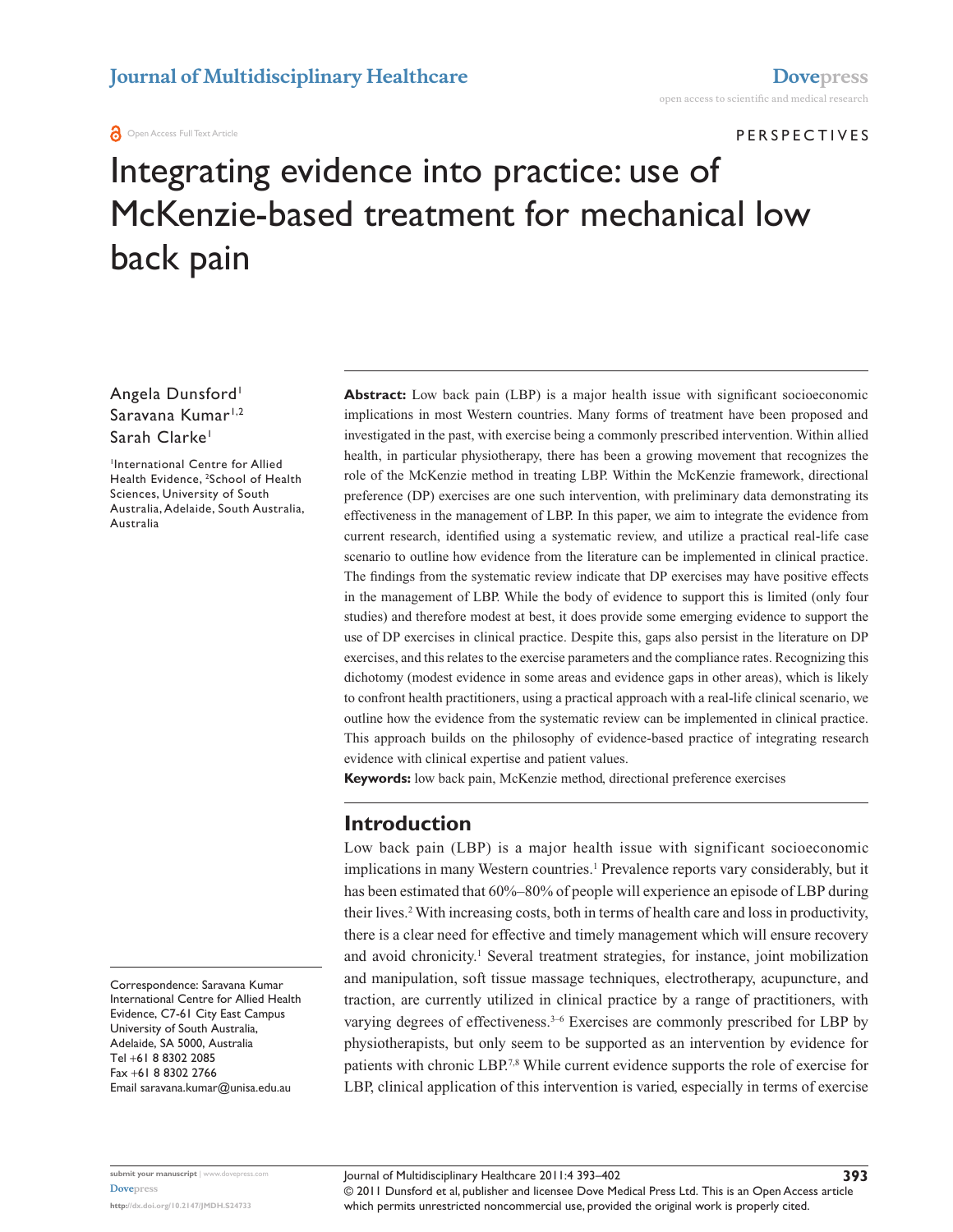prescription.1,4,8 Core stability exercises are particularly popular in the clinical setting and have been extensively researched.9,10

Historically, classification of LBP, particularly for research purposes, has been determined by the chronicity of the condition, eg, "acute", "subacute", and "chronic".4,11 While this classification takes into account symptom duration, it fails to capture the complexities associated with a patient's actual symptoms and the response of their symptoms to movement. Recognizing this, an alternative classification system based on identifying a patient's preferred direction of movement (ie, directional preference, DP), has been suggested in the literature.<sup>4,12,13</sup>

The McKenzie method of mechanical diagnosis and therapy is one clinical approach which uses the DP system. In the McKenzie method, repeated movements in specific directions are used to determine the direction of movement which positively or negatively affects the patient's symptoms.14 The McKenzie method has good evidence to support its validity, reliability, and generalizability amongst skilled practitioners, who are trained in assessment and treatment techniques.<sup>14,15</sup> Using this method, once the preferred direction of movement for a patient is determined, it informs individual patient management.<sup>16,17</sup>

Worldwide, best practice clinical guidelines for the management of LBP almost unanimously identify exercise as a key treatment option, particularly for chronic LBP.18–20 Despite this, LBP continues to be poorly managed across the health care spectrum. In a systematic review,<sup>4</sup> physiotherapist-prescribed DP exercises were identified as possibly being superior to other forms of exercise for patients with LBP. Anecdotal evidence indicates that those who have training in the McKenzie method or other forms of DP exercise, such as clinical pilates, use DP exercises to great effect in LBP patients.

The aim of this research was two-fold. Firstly, we summarized the current research evidence for DP exercises, as applied under the McKenzie method, in the treatment of mechanical LBP using a systematic review approach. Secondly, we operationalized findings from this review using a real-life case scenario, to demonstrate how evidence from the literature can be integrated into clinical practice.

## **Materials and methods**

In order to gain an overview of the effectiveness of McKenziebased DP exercises for mechanical LBP, a systematic review of the literature was conducted. Studies were included if the subjects were over 18 years of age, had LBP assessed prior to entering the study as being directional in nature (as per a McKenzie assessment), and received treatment in the form of DP exercises only. For further clarity of the inclusion criteria, the population, intervention, comparison, and outcomes (PICO) format was utilized because it provides a framework for deconstructing review parameters into distinct categories. No limits to the duration of symptoms were set. All lower limb referral and/or neurological deficit presentations were considered. All randomized controlled trials and randomized clinical trials (Level 2 evidence) were included in this review, as outlined by the Australian National Health and Medical Research Council hierarchy of evidence.<sup>23</sup> Studies were excluded if no DP was demonstrated on baseline assessment or generic McKenzie treatment was performed, or if other manual treatment, such as massage or mobilizations, were performed as a cointervention. Education and/or use of a lumbar roll were accepted because they are common cointerventions and reflect typical clinical practice. Other exclusion criteria included LBP of neurological origin or LBP with an underlying cause, eg, spinal fractures, postoperative lumbar surgery LBP (recent or past), pregnancy, and underlying medical conditions, eg, severe osteoporosis, inflammatory or infectious conditions, diabetes, and angina.

The PICO format was used to evaluate the suitability of articles for inclusion, as outlined in Table 1.

#### Search strategy

A literature search was conducted on the following electronic databases: CINAHL, AMED, MEDLINE, PUBMED, EMBASE, Cochrane Library, Google Scholar, and PEDro. The following key words were used: McKenzie OR "mechanical diagnosis and therapy" OR "mechanical diagnosis" AND "low back pain" OR "spinal pain" OR "back pain" AND "exercise" OR "directional preference".

**Table 1** Population, Intervention, Comparison and Outcomes (PICO) assessment

| Population   | Adults ( $>$ 18 years) presenting with mechanical low back<br>pain, of any duration, with a directional preference* |
|--------------|---------------------------------------------------------------------------------------------------------------------|
| Intervention | McKenzie-based, directional preference exercises                                                                    |
| Comparison   | All types of comparison groups were included                                                                        |
|              | (either control, other conservative or surgical based                                                               |
|              | intervention)                                                                                                       |
| Outcomes     | All pain and functional outcomes were considered.                                                                   |
|              | Pain measures could include but were not limited                                                                    |
|              | to visual analog scale and pain medication intake.                                                                  |
|              | Functional outcomes could include but were not                                                                      |
|              | limited to the Oswestry Disability Index, Roland Morris                                                             |
|              | <b>Disability Questionnaire</b>                                                                                     |

**Note:** \*Directional preference determined by McKenzie assessment.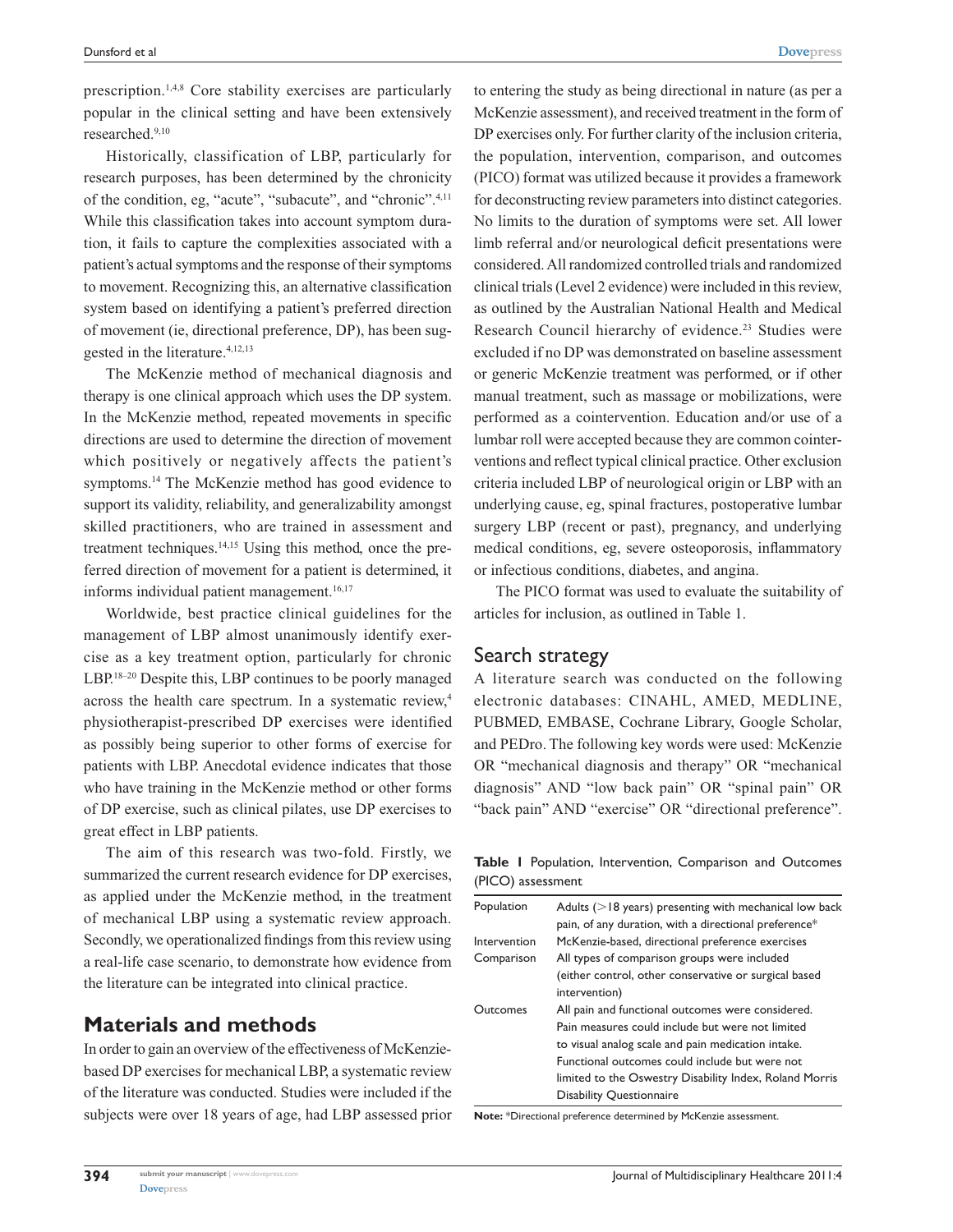Truncation symbols were utilized as appropriate across the different databases.

The search was limited to studies published in the English language in peer-reviewed journals from 1995 to February 2010. Date limitations reflect the increasing use of direction-specific exercises as a treatment tool for LBP in Western countries, particularly since the 1990s, and the growing body of evidence in this field from this time onwards.22 Abstracts of potentially relevant studies were reviewed and inclusion/exclusion criteria applied. Two independent researchers (AD, SC) determined eligibility for inclusion and then sought full text copies. Pearling of references was conducted to identify further eligible studies. Identified duplicates were removed to create a master list. Figure 1 provides an overview of the included and excluded studies.



**Figure 1** Consort diagram.

## Critical appraisal of methodological quality

Selected studies were assessed for methodological quality by using the 11-point PEDro (Physiotherapy Evidence Database) scale. $24$  Two independent assessors (AD, SC) appraised each study to ensure rigor in the critical appraisal process. PEDro is a reliable scale commonly used to assess the methodological quality of randomized controlled trials. The first criterion assesses external validity and is excluded in the overall score.<sup>25</sup> Criteria  $2-11$  assess internal validity and hence the score is usually given out of 10.<sup>26</sup> Any disagreements in critical appraisal scores were resolved by discussion until consensus was reached.

#### Data extraction

Data was extracted by two reviewers (AD, SC). Data relating to study characteristics such as sample size, age of subjects, and duration of symptoms were collected to gain an overview of the included studies. To gain an understanding of the individual results of the studies, data relating to pain and function outcomes were collected. Results were deemed to be significant where statistical analysis reported a *P* value less than 0.05. In addition to significant results, treatment effect sizes were sought, and if not stated, were calculated where sufficient data were presented. Effect sizes greater than 0.6 were deemed large, between 0.06 and 0.3 moderate, and below 0.3 small. Exercise prescription parameters were identified to satisfy the secondary aim of this review.

#### **Results**

The review identified 368 studies eligible for inclusion, with 129 randomized controlled trials accepted as potentially relevant. After reviewing the studies, and applying the inclusion/exclusion criteria, four randomized controlled trials were accepted for inclusion in this review.12,13,21,22 The main reason for exclusion was the use of matched DP exercises in combination with other treatment, such as massage or spinal joint mobilization. Practicing such adjunctive treatments acts as a confounding variable to the results and prevents useful clinical conclusions from being drawn about the primary intervention. One case series article was identified<sup>26</sup> which was a follow-up to one of the included randomized controlled trials.12 A meta-analysis of the included studies could not be undertaken due to heterogeneity.

Table 2 outlines the key characteristics of each of the included studies. Sample sizes across the four studies ranged from 25 to 321. A range of chronicity states was included. All studies included a subacute population. Two studies $12,21$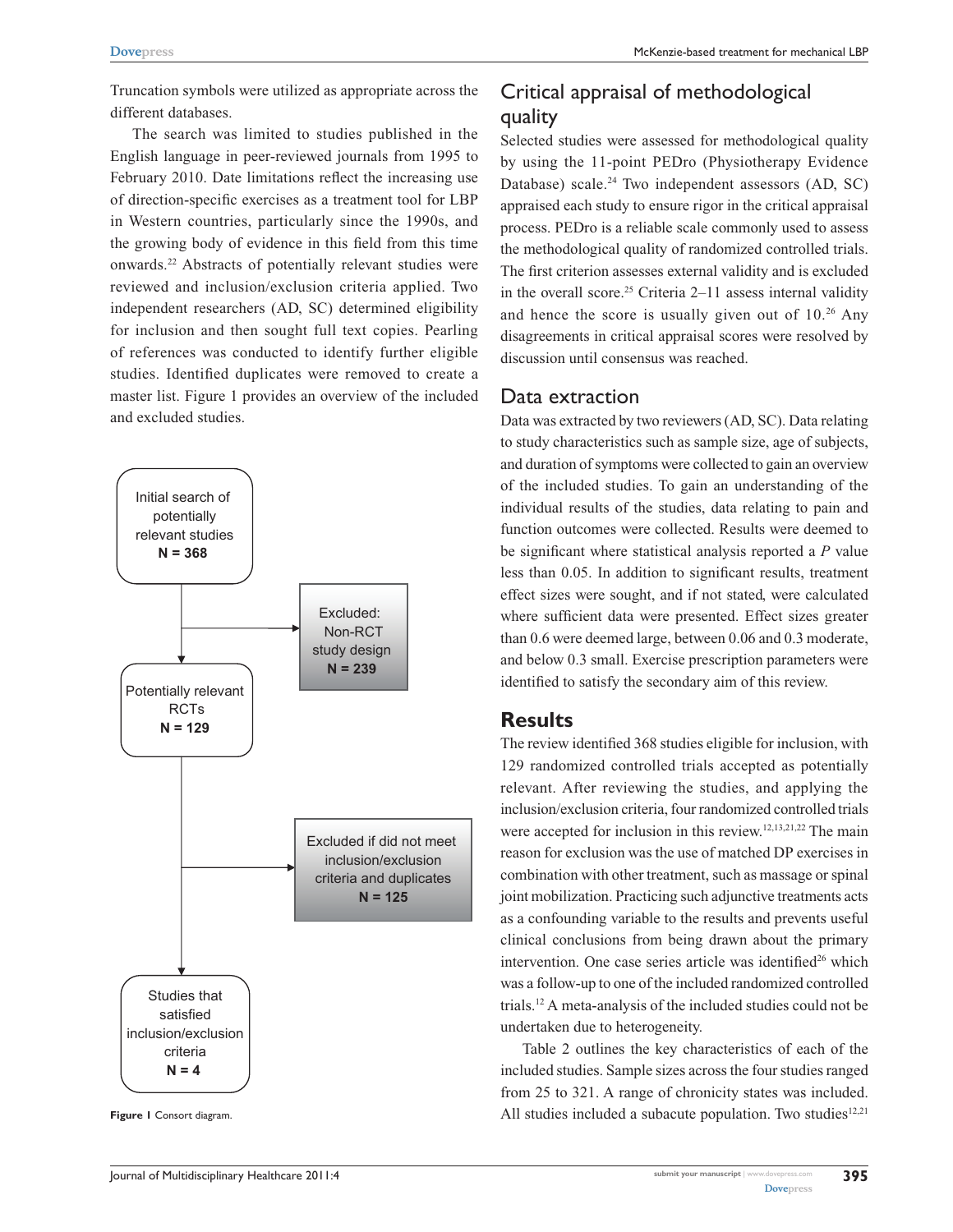**Table 2** Characteristics of studies

| <b>Study</b>               | <b>Country</b> | <b>Sample</b> | <b>Patients</b>                     | <b>Presentation</b>        | Included sample       |
|----------------------------|----------------|---------------|-------------------------------------|----------------------------|-----------------------|
|                            |                | age (years)   | (n)                                 | (acute, subacute, chronic) |                       |
| Long et $al12$             | Canada         | 312           | GI: DP(80)                          | Acute                      | +lower limb referral  |
|                            | US             | $(18 - 65)$   | G2: Opposite exercises to DP (69)   | Subacute                   | +neurological signs   |
|                            | Germany        |               | G3: Multidirectional exercises (80) | Chronic                    | (not severe)          |
|                            | <b>UK</b>      |               |                                     |                            |                       |
|                            | Kuwait         |               |                                     |                            |                       |
| Mayer et $al21$            | US             | 100           | GI: DP(25)                          | Acute                      | +lower limb referral  |
|                            |                | $(18 - 55)$   | G2: Heat (25)                       | Subacute                   | (above knee)          |
|                            |                |               | G3: $DP + heat (24)$                |                            | No neurological signs |
|                            |                |               | G4: Control, education (26)         |                            |                       |
| Schenk et al <sup>13</sup> | <b>US</b>      | 25            | GI: DP(15)                          | Subacute                   | +lower limb referral  |
|                            |                | $(21 - 76)$   | G2: Mobilization (10)               |                            | No neurological signs |
| Cherkin et $al22$          | US             | 321           | GI: DP(133)                         | Subacute                   | No lower limb         |
|                            |                | $(20 - 64)$   | G2: Chiropractic (122)              | Chronic                    | referral              |
|                            |                |               | G3: Control, education (66)         |                            | +neurological signs   |
|                            |                |               |                                     |                            | (not severe)          |

**Abbreviations:** G, group; DP, directional preference.

also included acute populations and two studies<sup>12,22</sup> included chronic populations. All but one study<sup>22</sup> included subjects/ patients with referred lower limb symptoms. Two studies<sup>12,22</sup> included subjects/patients with nonsevere neurological signs, whereas two studies chose to exclude these subjects/ patients.13,21

#### Methodological quality of selected studies

All included studies had a score of  $\geq$  5 out of 10 (range 5–8) on the PEDro critical appraisal tool. All included studies outlined their eligibility criteria, randomly allocated their groups, had similar groups at baseline, had less than 15% dropout rates, included between-group statistical comparisons for at least one key outcome, and provided point and variability measures. One study<sup>12</sup> blinded subjects/patients to intervention, one randomized controlled trial<sup>21</sup> did not blind the measurer to group allocation, no study blinded the therapist to intervention, and one study<sup>22</sup> blinded the measurer to intervention. The individual results for each criterion are displayed in Table 3.

The four studies were all of good quality, with the main methodological flaw being a lack of subject blinding, something which is challenging in therapy intervention studies of this nature. Subject selection, allocation, and management were of a high standard in all studies, but only one study<sup>22</sup> provided long-term follow-up data. This study reported no difference in DP exercises over time, but subject compliance and exercise progression were not reported and these factors may have affected the long-term outcomes of the exercise intervention.<sup>22</sup> As previously mentioned, limited reporting of treatment effects (eg, effect size, confidence intervals, standard deviations) has negative implications on all study results and conclusions, because the size of the differences in effect between groups are unknown.

The individual statistical results for each study are displayed in Table 4. Only one study<sup>13</sup> supplied enough statistical data to calculate effect sizes. In this study, the effect of DP exercises compared with mobilization as an intervention was moderate for both pain and functional outcomes, with effect sizes of 0.50 and 0.39, respectively.

#### Literature summary

DP exercises were shown to be an effective form of treatment for LBP in adults in all four included studies. Three studies $12,13,21$  demonstrated that immediately post intervention, DP exercises were significantly better for pain and functional outcomes compared with joint mobilizations, educational control groups, and directionally opposite and multidirectional exercises. DP exercises had a positive effect on outcome when compared with baseline, and this effect was independent of symptom duration (chronicity), with subjects in each study showing improvements.

| <b>Study</b>                | <b>PEDro criterion</b> |                  |  |  |                                                        |  |  | <b>Total</b>                                           |                 |            |      |
|-----------------------------|------------------------|------------------|--|--|--------------------------------------------------------|--|--|--------------------------------------------------------|-----------------|------------|------|
|                             |                        | 2 <sup>3</sup>   |  |  | 4 5 6 7 8 9                                            |  |  |                                                        | $\overline{10}$ | - 11       |      |
| Long et $al12$              |                        | $\sqrt{ }$       |  |  |                                                        |  |  | $\sqrt{1}$ $\sqrt{1}$ $\sqrt{1}$ $\sqrt{1}$ $\sqrt{1}$ | V               | V          | 8/10 |
| Mayer et al <sup>21</sup>   |                        |                  |  |  | $\sqrt{2}$ $\sqrt{x}$ $\sqrt{x}$ $\sqrt{x}$ $\sqrt{x}$ |  |  | $\sqrt{ }$                                             | $\sqrt{ }$      | $\sqrt{ }$ | 6/10 |
| Schenk et al <sup>13</sup>  | $\sqrt{ }$             | $\sqrt{ }$       |  |  |                                                        |  |  | $x \lor x \times x \lor x \lor x$                      |                 | $\sqrt{ }$ | 5/10 |
| Cherkin et al <sup>22</sup> |                        | $\sqrt{\sqrt{}}$ |  |  | $\sqrt{2}$ $\sqrt{2}$ $\sqrt{2}$ $\sqrt{2}$            |  |  | $\sqrt{ }$                                             | $\sqrt{ }$      | $\sqrt{ }$ | 8/10 |

**Notes:** √, satisfied criteria; x, did not satisfy criteria.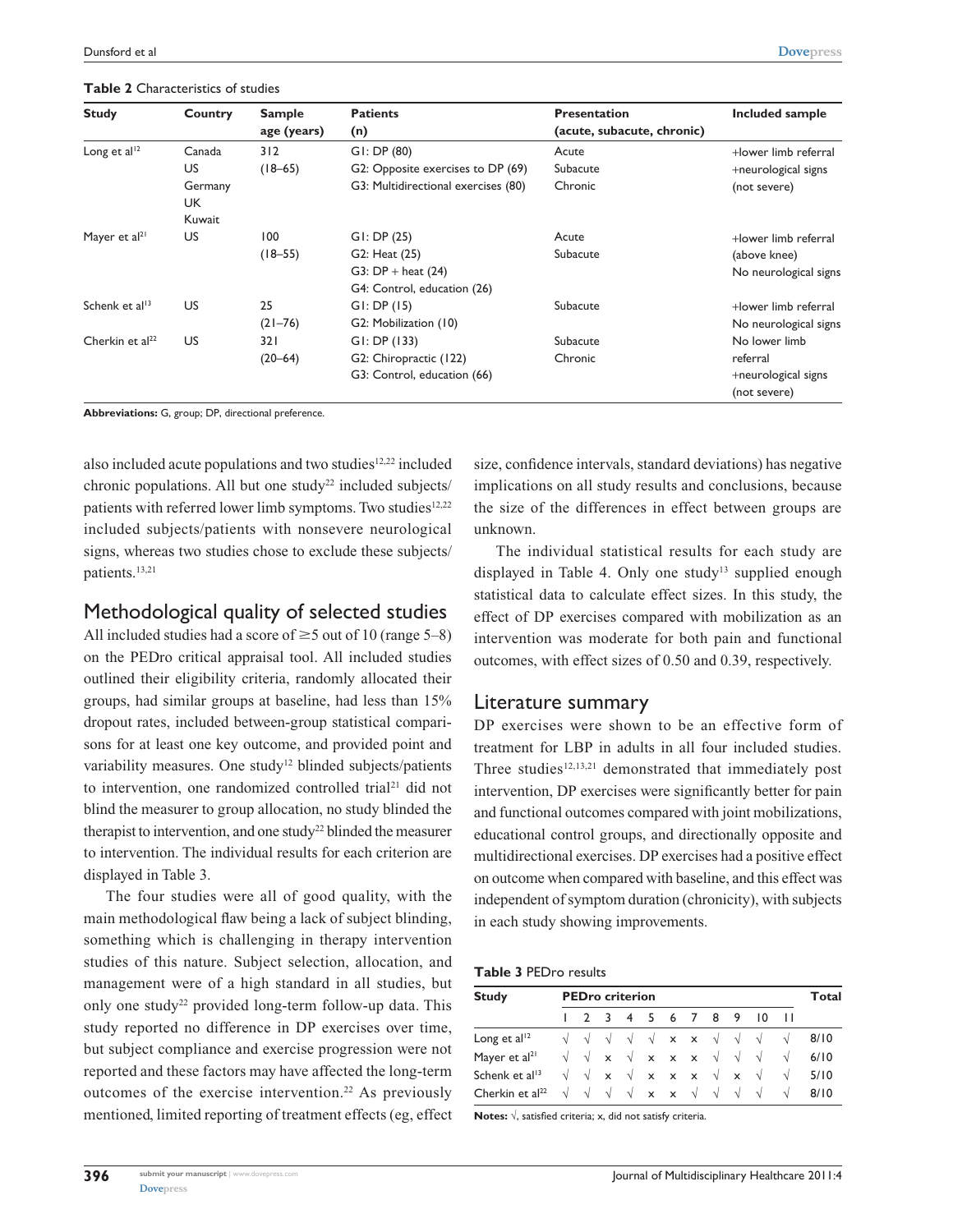| <b>Study</b>               | <b>Outcome measures</b>                                                                                         | <b>Statistical significance</b> |                                                                                                                                                                                                                                                                                                                                                                                                                                         |
|----------------------------|-----------------------------------------------------------------------------------------------------------------|---------------------------------|-----------------------------------------------------------------------------------------------------------------------------------------------------------------------------------------------------------------------------------------------------------------------------------------------------------------------------------------------------------------------------------------------------------------------------------------|
|                            | Pain                                                                                                            | <b>Function</b>                 | (P < 0.05)                                                                                                                                                                                                                                                                                                                                                                                                                              |
| Long et al <sup>12</sup>   | VAS (back pain intensity)<br>VAS (leg pain intensity)<br>Medication (taking medication/s<br>yes/no; amount/day) | <b>RMDQ</b>                     | Significantly greater improvements in all<br>outcomes for the DP group compared with<br>comparison groups (opposite direction,<br>multidirectional) directly post intervention<br><sup>#P</sup> values ranged from $0.016$ to $\leq 0.001$                                                                                                                                                                                              |
| Mayer et $al21$            | VAS (pain relief)                                                                                               | <b>RMDQ</b><br>RPC-S            | Pain relief scores:<br>Day $4*HDP >$ control ( $P = 0.000$ )<br>FU (2 days) HDP $>$ DP (P = 0.007)<br>$HDP >$ control ( $P < 0.0001$ )<br>RMDO:<br>Day $4*$ HDP $>$ control (P = 0.007)<br>FU (2 days) HDP $>$ H (P = 0.0267)<br>$HDP > DP (P = 0.007)$<br>HDP $>$ control ( $P = 0.000$ )<br>RPC-S:<br>Day 4* HDP $>$ DP (P = 0.018)<br>HDP $>$ control ( $P = 0.002$ )<br>FU (2 days) HDP $>$ H (P = 0.001)<br>$HDP > DP (P = 0.000)$ |
| Schenk et al <sup>13</sup> | VAS (presenting symptoms)                                                                                       | <b>OLBPDO</b>                   | $HDP >$ control ( $P < 0.0001$ )<br>Compared with the mobilization<br>intervention group, significant results were<br>found on both the presenting symptoms<br>scale ( $P = 0.037$ ) and OLBPDQ ( $P = 0.047$ )<br>directly post intervention                                                                                                                                                                                           |
| Cherkin et $al^{22}$       | VAS (symptoms bothersome)                                                                                       | <b>RMDQ</b>                     | No significant differences between DP<br>and comparison groups pre and post<br>intervention and at 1-year follow-up                                                                                                                                                                                                                                                                                                                     |

#### **Table 4** Results of included studies

**Notes:** \*Data analysis performed on day 4 of a 5-day intervention; #as stated by study.

**Abbreviations:** VAS, 11-point visual analog scale; RMDQ, Roland Morris Disability Questionnaire; DP, directional preference exercise group; RPC-S, Rating of Perceived Capacity-Spine; FU, follow-up; HDP, heat wrap combined with DP intervention group; H, heat wrap intervention group; OLBPDQ, Oswestry low back pain disability questionnaire.

Long et al<sup>12</sup> compared matched DP exercises with other types of exercise, and demonstrated that there was a significant difference in pain and function in favor of DP exercises compared with exercises in the opposite direction or compared with common multidirectional evidence-based exercises. Two studies compared DP exercises with education only in the form of a booklet.<sup>21,22</sup> Mayer et al<sup>21</sup> found that DP exercises demonstrated significant improvement when combined with a heat wrap, in both pain (pain relief visual analog scale [VAS]) and functional (Roland Morris Disability Questionnaire, Rating of Perceived Capacity-Spine) outcomes directly when practiced post intervention and at 2-day follow-up periods. Cherkin et al<sup>22</sup> showed a trend towards significance in favor of a matched DP exercise group compared with an education only group at 4 weeks for pain (using an 11-point "bothersome" scale) outcomes. However, by 12 weeks, this trend was no longer evident, thus demonstrating no significant differences for functional outcomes between groups over time (up to 1 year

of follow-up). Overall, the four studies showed positive within-group changes for those subjects undertaking DP exercises for management of their LBP.

Three studies compared matched DP exercises with other types of treatments, which included heat wrap therapy, joint mobilizations, and chiropractic treatment.<sup>13,21,22</sup> No statistically significant differences were reported when DP exercises were compared with heat wrap therapy.<sup>21</sup> However, when DP exercises were combined with heat wrap therapy and compared with heat wrap therapy alone, statistical differences were found for functional outcomes (Roland Morris Disability Questionnaire, Rating of Perceived Capacity-Spine) at 2-day follow-up, with no differences in pain outcomes. This finding may highlight that combinations of treatments may be better than just DP exercises in isolation. When compared with joint mobilizations, Schenk et al<sup>13</sup> found a significant positive difference for pain and function (VAS, Oswestry Disability Index) outcomes for pre-post measures using DP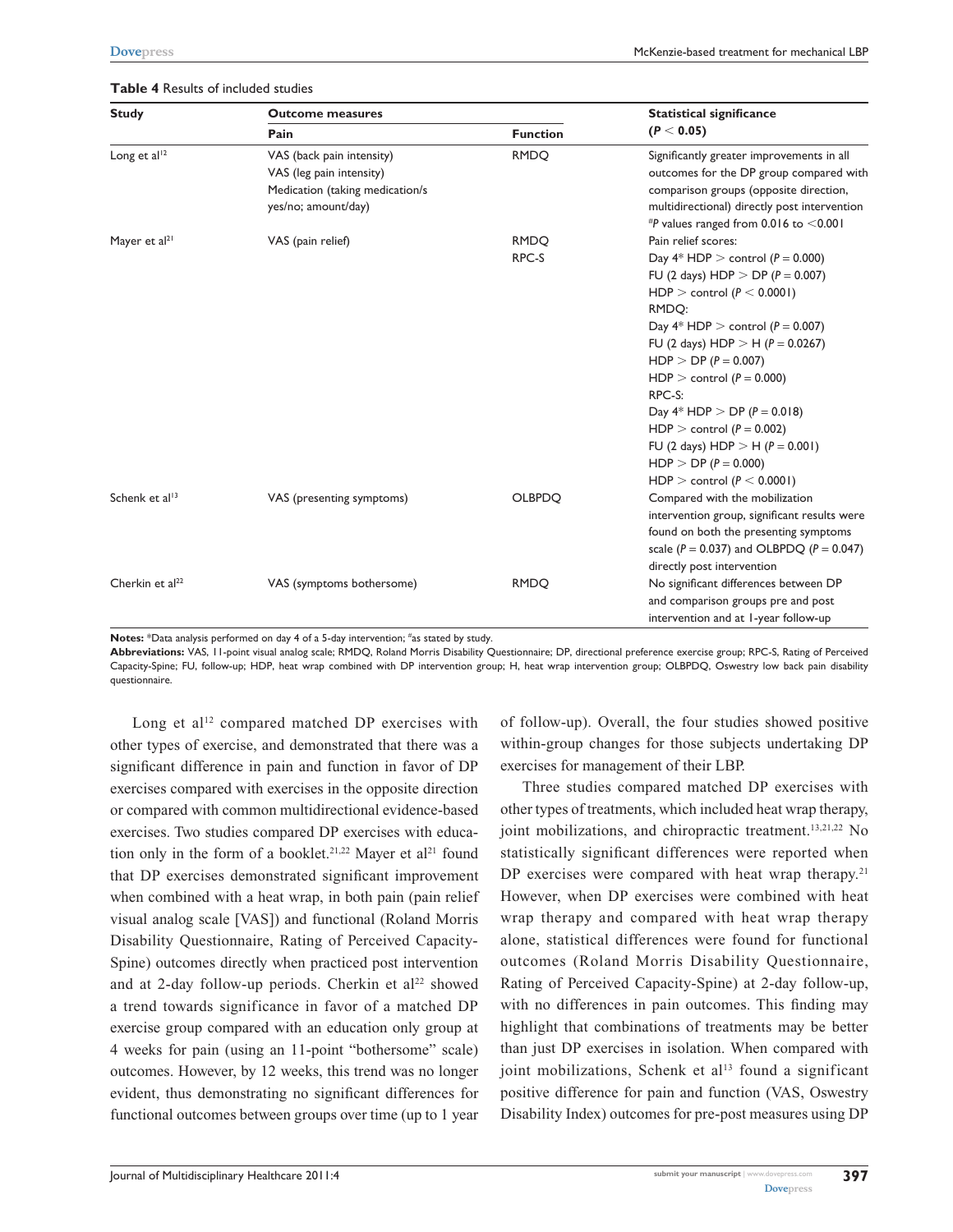exercises. No significant differences were found when DP exercises were compared with chiropractic treatment, but both intervention groups demonstrated improvements from baseline directly post intervention and at 1-year follow-up.<sup>22</sup> Overall, the between-group changes for subjects undertaking DP exercises compared with other forms of therapy were not significant.

All studies reported different exercise parameters for the prescription of matched DP exercises.<sup>12,13,21,22</sup> Across the four studies, there was no consistency in intensity, frequency, or duration of exercises performed.<sup>12,13,21,22</sup> Intensity of exercises was reported in two studies $13,21$  and ranged from one to five sets of 10–20 repetitions. Frequency of performing exercises was not reported in the same way across all studies. All studies employed visits supervised by a trained McKenzie therapist, with a minimum of three visits over the duration of the intervention.12,13,21,22 Overall duration of exercise intervention ranged from 5 days to 1 month across the studies. No study reported the duration of a single exercise session. Description of the actual exercises was both poorly described and often omitted. Consequently, recommendations regarding best-practice prescription were not possible. Table 5 provides an overview of the exercise prescription parameters used in each study.

Cointerventions were utilized across all included studies. All studies included an educational component to their DP exercise programs, which is in line with usual clinical practice using the McKenzie method. Two studies allowed and monitored medication use as an outcome measure related to pain.12,21 One study13 included 20 minutes on the treadmill for each subject as well as education on postural correction. Another study<sup>22</sup> provided lumbar rolls to improve posture and symptoms.

Therefore, to summarize, the findings from the systematic review indicate that DP exercises may have positive effects in the management of LBP. While the body of evidence to support this is limited (only four studies) and therefore

**Table 5** Parameters of exercises

| <b>Study</b>               | <b>Exercise prescription</b> |                                                          |                 |  |  |  |  |
|----------------------------|------------------------------|----------------------------------------------------------|-----------------|--|--|--|--|
|                            | <b>Intensity</b>             | <b>Frequency</b>                                         | <b>Duration</b> |  |  |  |  |
| Long et $al12$             | NR.                          | 3-6 visits in total                                      | 2 weeks         |  |  |  |  |
| Mayer et $al21$            | $I-2$ sets                   | $5 +$ home exercises/day<br>$\times$ 3 supervised visits | 5 days          |  |  |  |  |
|                            | $15-20$ reps                 | home exercises hourly                                    |                 |  |  |  |  |
| Schenk et al <sup>13</sup> | 5 sets, 10 reps              | 3 visits                                                 | <b>NR</b>       |  |  |  |  |
| Cherkin et $al^{22}$       | NR.                          | Up to 8 visits                                           | I month         |  |  |  |  |

**Abbreviations:** NR, not reported; reps, repetitions.

modest at best, it does provide some emerging evidence to support the use of DP exercises in clinical practice.

# **Clinical case scenario** Subjective examination

The patient was a 35-year-old mother of three who presented to a McKenzie therapist complaining of a 6-month history of intermittent right-sided LBP (intensity 6/10 on VAS) radiating down her posterolateral right leg (intensity 7/10 VAS) but not extending beyond her right knee. There were no neurological symptoms. She also complained of some intermittent central LBP (intensity 4/10 VAS). The patient had no other symptoms. Overall, her symptoms were unchanged for the past 6 months.

Her symptoms were activity-dependent and were aggravated by bending, sitting for more than 15 minutes, rising from a seated position, and by any lifting activities. Her symptoms were less severe when standing for less than 30 minutes, walking, and lying down. Her symptoms were worse on waking, when she felt stiff and sore for more than 30 minutes. Her symptoms were often worse again by the end of the day. She found it difficult to get to sleep and often woke up when she was moving in bed during the night. She was usually a prone sleeper but was unable to sleep in this position due to pain. Instead, she was sleeping in a supine position on a soft mattress. Overall, she felt better when she moved and worse when she remained still. She had a past history of intermittent central LBP for the last 10 years (more than ten episodes), usually associated with bending and twisting incidents at work. She had never experienced leg pain before. This episode started after she had been gardening for three hours, with regular bending, lifting, and twisting. The next morning, she tried to put on her socks and felt immediate pain in her back, which extended into her leg that afternoon.

The patient has had no previous physiotherapy treatment for her back pain. For the current episode of pain, she has received soft tissue massage and chiropractic treatment, with only short-term relief of her symptoms for up to a maximum of 3 days. She had received ten treatments in the first 2 months, but had no treatment since that time because little improvement had been made. She presented to physiotherapy after reading about McKenzie therapy on the Internet. Her general health was good. She described herself as normally fit and active. Her children were aged 8, 6, and 2 years. Her husband worked full-time, while she normally worked parttime as a clinical aged care nurse. She had been unable to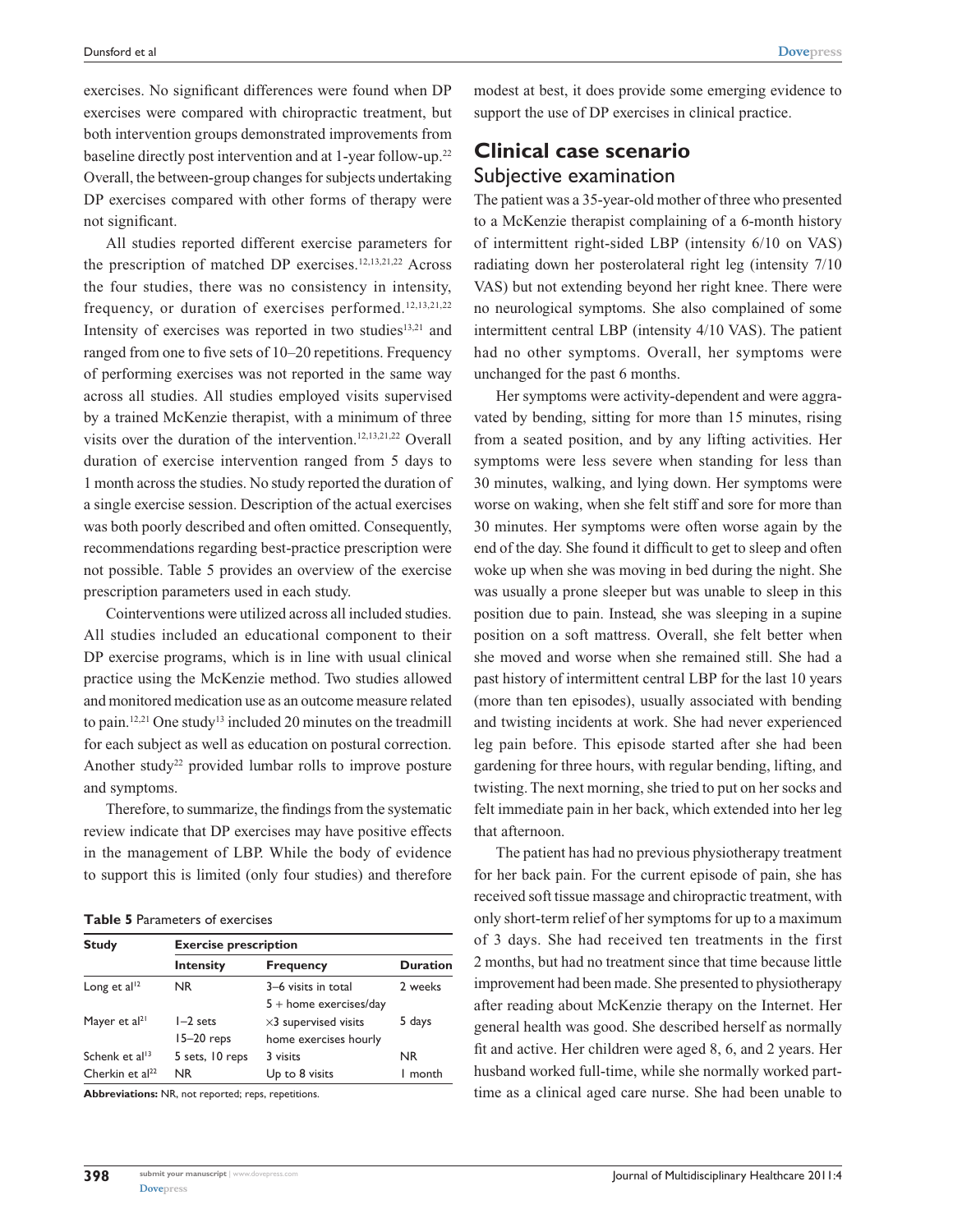McKenzie-based treatment for mechanical LBP

work for the past 6 months due to her symptoms. She did not attribute her symptoms to a specific workplace incident but did feel that her occupation may have contributed to her symptoms over time. She enjoyed exercise, usually going to the gym three times per week and yoga classes once per week. She was unable to do either of these activities in the previous 6 months due to her back pain. In an attempt to keep active, she has persisted with walking for 30 minutes three times per week.

On specific questioning, she was positive for pain on cough/sneeze/strain but had no bladder or gait disturbances. She was taking Nurofen®, Panadol®, and Panadeine Forte® intermittently for pain. She had a computed tomography scan which showed a broad-based central disc protrusion at L4/5 and L5/S1, which extended to the right at L4/5 and could impinge on the exiting L4 nerve root. Her only recent surgery was an elective cesarean for the birth of her third child 2 years earlier. She had no history of significant trauma or accidents, or any significant change in her weight.

### Objective examination

The patient had a poor sitting and standing posture with a visibly reduced lumbar lordosis and a relevant lateral shift to the left (contralateral to side of back and leg pain). Correction of her posture resulted in a mild reduction in her leg pain to 5/10 as determined by VAS. Correction of her lateral shift resulted in a further reduction in leg pain to 3/10 VAS. Neither of these corrections changed her LBP. Neurological examination was normal for sensation, power, and reflexes. The patient had a restricted straight leg raise on the right to 60° compared with 80° on the left. She had some pain reproduction on the right side around her knee (3/10 VAS). Resting pain prior to active movement testing was 5/10 VAS at the right lumbar spine and 5/10 VAS at the right leg. Active range of lumbar flexion had a major loss of movement (only able to reach her mid thigh) with significant symptom aggravation (increased back and leg pain to 7/10 VAS). Active range of lumbar extension had a major loss of movement (down to less than 15°), with no increase in resting leg pain but an increase in resting LBP to 7/10 VAS. Side gliding to the right had a major loss of movement (less than 15°) with increased LBP (7/10 VAS) but no increase in leg pain. Side gliding to the left had no loss of movement and no increase in pain.

On repeated movement testing, the following results were observed (resting back and leg pain 5/10 VAS): single extension in standing, increased back pain (7/10 VAS), no worse afterwards; repeated extension in standing  $\times 10$ , increased back pain during testing (7/10 VAS) and better after testing (4/10 VAS), leg pain unchanged, increased range of extension with increased repetitions; second set of extension in standing  $\times 10$ , decreased leg pain during testing (4/10), centralizing, increased LBP (6/10 VAS), better after testing, centralized leg pain not abolished; and repeated extension in lying  $\times$ 10, decreased back and leg pain during testing  $(3/10)$ VAS), centralizing, abolished with further repetitions, better after testing, centralized to LBP (3/10 VAS).

Due to the positive response from repeated extension movements, no further testing was conducted after initial assessment. A provisional classification was made of a derangement (likely posterolateral), with symptoms being unilateral, asymmetrical, and above the knee.

## Clinical management

The patient was educated about her current symptoms and the underlying pathology within the McKenzie framework. She was informed about the importance of good posture and given a lumbar roll to use during all sitting activities. No mechanical therapy was provided on day 1 to monitor her response to movement-based treatment. She was treated using the extension principle in the first instance, given her positive response to testing. This involved lying prone, repeated extension in prone to elbows and then repeated full range extension in prone. This was complemented by repeated extension in standing. Exercises were completed in sets of 10 repetitions and were to be performed every 2–3 hours during the day, or when she felt her back and leg pain. The patient left her physiotherapy appointment with no leg pain and only a central dull ache in her lumbar spine (3/10 VAS). She had a good understanding of her condition and knew what she needed to do in order to assist herself to get better.

# **Clinical evidence-based commentary**

The case is a common clinical presentation in physiotherapy practice. Patients with longstanding back pain with or without referred leg pain can be a challenging group to treat. One of the key elements in the treatment of this group of patients is establishing the cause of the symptoms, if known, from investigations and clinical testing. The case study is presented in terms of a standard McKenzie assessment, using the standardized McKenzie Institute International Lumbar Spine Assessment form (available via the McKenzie Institute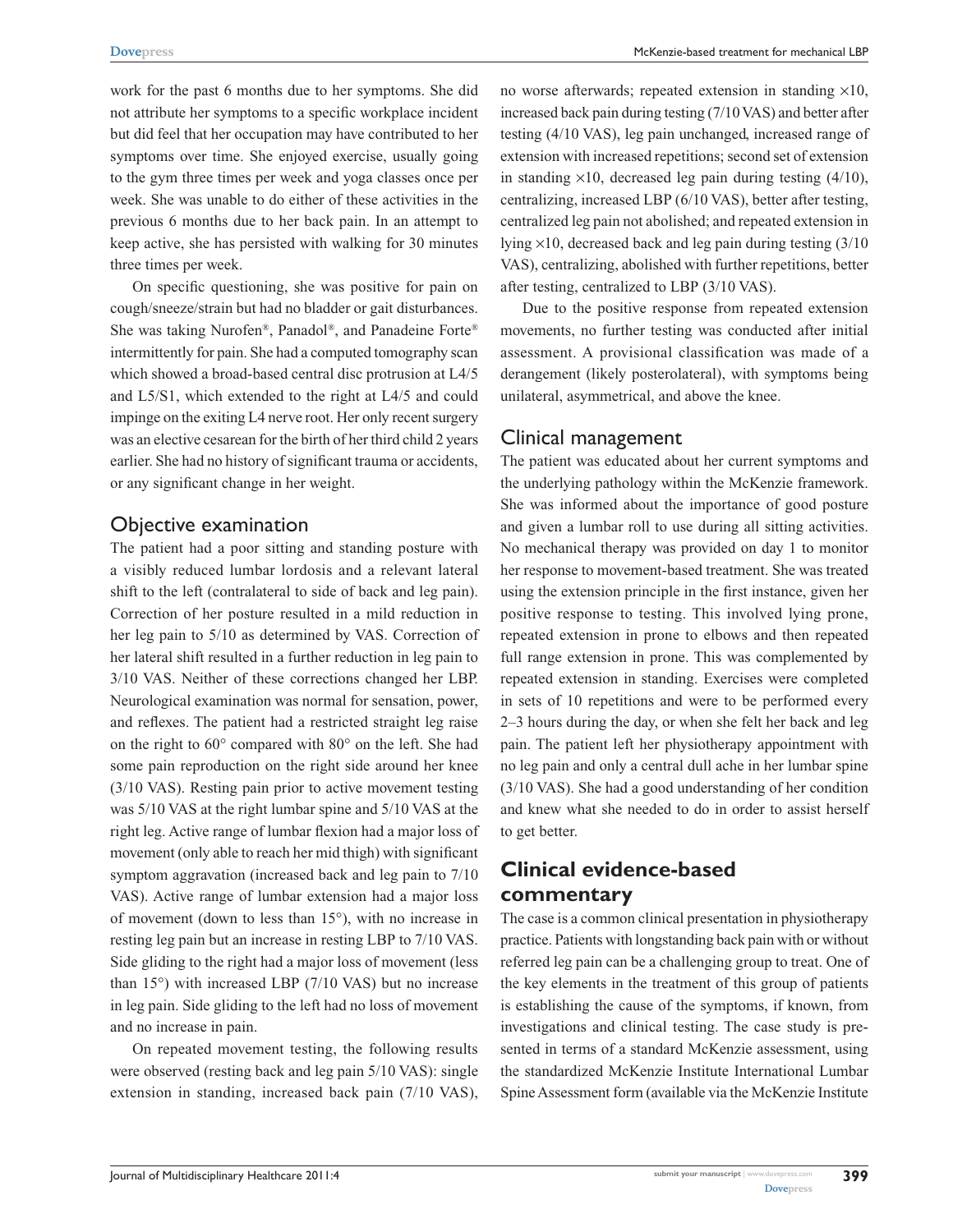International website http://www.mckenziemdt.org/forms/2 006MIIAssessmentFormLumbar.pdf). These forms are used by McKenzie therapists around the world as a standardized means of assessing and treating patients with spinal pain.

The key component to any McKenzie assessment is the establishment of a preferred direction of movement for the patient. This information is gained from both the subjective and objective examination. The activities of sitting, bending, and lifting are all flexion-biased activities for the lumbar spine, whereas standing and walking tend to be more extension-biased activities. In the present case, the patient's occupation as a nurse was highly flexion-biased and her leisure activities of gym and yoga also tended to involve extended periods of flexion, depending on the activities undertaken. Her regular walks were more of an extension activity. With three children, this also exposed the patient to regular flexion loads on her lumbar spine. Many of our usual daily activities, such as washing dishes, making the bed, and driving a car are flexion-biased as well. Thus, from the subjective information, it is assumed that the patient preferred extension activities (standing and walking) but had to engage in numerous flexion activities as part of her usual life. Her mechanism of injury tended towards a flexion bias in terms of activity, which could be indicative of a need to consider an extension bias in her treatment. In her objective assessment, she demonstrated a reduced range of movement and pain reproduction on flexion, extension, and side gliding to the right, which did not support or negate any preferred direction. However, on repeated movement testing, she demonstrated a clear preference for repeated extension. This direction of movement was chosen for repeated testing based on the subjective examination and the positive (centralizing) response to a single lumbar extension movement.

Her management reflects usual clinical practice for McKenzie therapists treating patients with derangement presentations, a subclassification used by qualified therapists to group patients with particular symptoms together. The use of DP exercises in the management of patients with derangements is standardized between McKenzie therapists. There is no one set formula of exercises which are prescribed to every patient with LBP. In fact, exercise prescription is highly individualized, despite popular opinion which sometimes presents McKenzie therapy as extension-only exercises.

## **Translating evidence into clinical practice**

Evidence from our literature review on the use of DP exercises in the treatment of LBP reveals emerging scientific evidence in support of this form of therapy. Four randomized controlled studies contributed to the body of evidence for the use of DP exercises in the treatment of LBP.12,13,22,27 Although modest, the body of evidence supports the use of DP exercises in reducing pain and improving function in patients with LBP. Specifically, across the four studies, the within-group changes in pain and function were significant for the DP exercise groups. The findings were less marked during between-group comparisons, but a positive trend towards significance was identified and DP exercises were at least as effective as other treatment strategies. In research undertaken by Long et al, $12,27$  it was demonstrated that patients who were given exercises that correlated with their preferred direction of movement did better than those given exercises in their nonpreferred direction or generalized exercises. Mayer et al<sup>21</sup> demonstrated that heat and DP exercises were better than either modality in isolation or no treatment at all. The use of heat is not standardized amongst McKenzie therapists, but is a commonly used adjunct in the treatment of many conditions, and these findings could be applied to LBP patients. Similarly, Schenk et al $13$  reported positive benefits for pain and function when using DP exercises. Cherkin et  $al^{22}$  also support these findings by reporting that DP exercises were equally beneficial in improving pain and function when compared with chiropractic treatment. These findings collectively hold clinical significance because DP exercises may promote active management, demonstrate cost-effectiveness, and enable patient empowerment through self-management of symptoms.<sup>15</sup> For health practitioners who are frequently faced with the difficult decision of which treatment strategy to choose for the best results, these findings may prove helpful.

While collectively the use of DP exercises has been shown to be effective in improving pain and function for patients with LBP, the parameters underpinning the clinical application of DP exercises are inconsistent. All studies used different exercise prescription rationales and this meant that conclusions regarding the most effective prescription (ie, intensity, frequency, duration) for DP exercises could not be identified. The prescription outlined in the case study is recommended by McKenzie therapists, but there is currently a lack of research which specifically validates or justifies these prescription parameters. Cointerventions were commonly used and included heat, medications, treadmill walking, and lumbar roll. The use of the lumbar roll is standard practice amongst McKenzie therapists<sup>16,28,29</sup> and this is reflected in the current literature. In the study by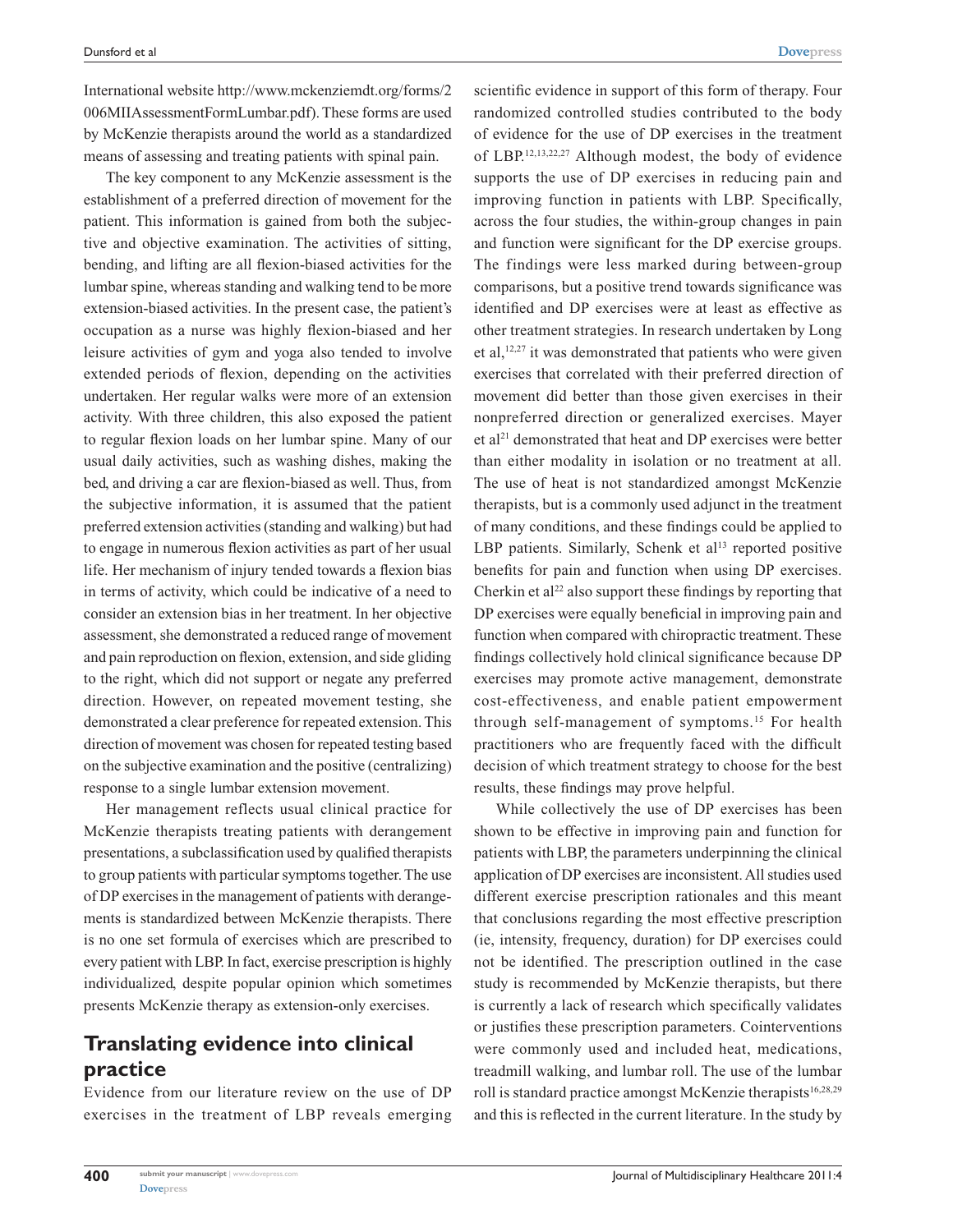Cherkin et al<sup>22</sup> lumbar rolls were used to improve posture and symptoms.

## **Summary**

There has been a growing movement in allied health which recognizes the benefit of the McKenzie method in treating LBP. Within the McKenzie framework, DP exercises are commonly utilized in clinical practice for managing LBP. Although underpinned by a modest body of evidence, the findings from this systematic review of the literature support current clinical practice perspectives where DP exercises have been shown to have positive effects in the management of LBP. Because the McKenzie method promotes self-management, the use of DP exercises, in conjunction with other common manual therapy treatments, such as mobilization, manipulation, and general exercise, may present a cost-effective and time-efficient approach to managing LBP. Using a real-life case scenario, we have outlined how the evidence from the literature can be implemented in clinical practice, by building on the established frameworks of evidence-based practice. For health practitioners, this approach can assist in operationalizing the research evidence into an everyday clinical context. While there is emerging evidence for DP exercises, there are persistent evidence gaps. They include variability in the reporting of parameters, compliance, and cost-effectiveness of DP exercises. Future research focusing on broadening the evidence base for DP exercises and addressing these gaps in the literature is required.

## **Acknowledgments**

The authors gratefully acknowledge Zuzana Machotka, Khushnum Pastakia, and Dr Helen Clare for their assistance and feedback during the preparation of this manuscript.

## **Disclosure**

The authors report no conflicts of interest in this work.

## **References**

- 1. Swinkels A, Cochrane K, Burt A, Johnson L, Lunn T, Rees AS. Exercise interventions for non-specific low back pain: an overview of systematic reviews. *Phys Ther Rev*. 2009;14(4):247–259.
- 2. Truchon M. Determinants of chronic disability related to low back pain: Towards an integrative biopsychosocial model. *Disabil Rehabil*. 2001; 23(17):758–767.
- 3. Chou R. Nonpharmacologic therapies for acute and chronic low back pain: a review of the evidence for an American Pain Society/American College of Physicians clinical practice guideline. *Ann Intern Med*. 2007; 147(7):492–504.
- 4. Cook C, Hegedus EJ, Ramey K. Physical therapy exercise intervention based on classification using the patient response method: a systematic review of the literature. *J Man Manip Ther*. 2005;13(3):152–162.
- 5. Furlan AD, Imamura M, Dryden T, Irvin E. Massage for low back pain. *Cochrane Database Syst Rev*. 2008;(4):CD001929.
- 6. Hilde G, Hagen KB, Jamtvedt G, Winnem M. Advice to stay active as a single treatment for low-back pain and sciatica. *Cochrane Database Syst Rev*. 2006;(2):CD003632.
- 7. Pengel LH, Refshuage KM, Maher CG, Nicolas MK, Herbert MK, McNair P. Physiotherapist-directed exercise, advice, or both for subacute low back pain: a randomized trial. *Ann Intern Med*. 2007;146(11): 787–796.
- 8. Slade SC, Keating JL. Unloaded movement facilitation exercise compared to no exercise or alternative therapy on outcomes for people with nonspecific chronic low back pain: a systematic review. *J Manipulative Physiol Ther*. 2007;30(4):301–311.
- 9. Cairns MC, Foster NE, Wright C. Randomized controlled trial of specific spinal stabilization exercises and conventional physiotherapy for recurrent low back pain. *Spine*. 2006;31(19):E670–E681.
- 10. Richardson CA, Snijders CJ, Hides JA, Damen L, Pas MS, Storm J. The relation between the transversus abdominis muscles, sacroiliac joint mechanics, and low back pain. *Spine*. 2002;27(4): 399–405.
- 11. Brennan GP, Fritz JM, Hunter SJ, Thackeray A, Delitto A, Erhard RE. Identifying subgroups of patients with acute/subacute "nonspecific" low back pain. *Spine*. 2006;31(6):623–631.
- 12. Long A, Donelson R, Fung T. Does it matter which exercise? A randomised control trial of exercise for low back pain. *Spine*. 2004; 29(23):2593–2602.
- 13. Schenk RJ, Jozefczyk C, Kopf A. A randomized trial comparing interventions in patients with lumbar posterior derangement. *J Man Manip Ther*. 2003;11(2):95–102.
- 14. Clare HA, Adams R, Maher CG. A systematic review of efficacy of McKenzie therapy for spinal pain. *Aust J Physiother*. 2004;50(4): 209–216.
- 15. May S, Donelson R. Evidence-informed management of chronic low back pain with the McKenzie method. *Spine J*. 2008;8(1):134–141.
- 16. Machado LAC, von Sperling de Souza M, Ferreira PH, Ferreira ML. The McKenzie method for low back pain: A systematic review of the literature with a meta-analysis approach. *Spine*. 2006;31(9): E258–E262.
- 17. Maguire K. Outcome analysis in those who demonstrated a directional preference from those who did not: Audit of MDT. *J Mech Diag Ther*. 2005;13(3):21–26.
- 18. Accident Compensation Corporation New Zealand. Acute low back pain guide. Wellington, New Zealand. 2004. Available at: http://www.acc. co.nz/PRD\_EXT\_CSMP/groups/external\_communications/documents/ guide/prd\_ctrb112930.pdf. Accessed September 27, 2011.
- 19. Airaksinen O, Brox JI, Cedraschi C, et al. European guidelines for the management of chronic non-specific low back pain, 2004. Available at: http://www.backpaineurope.org/web/html/wg2\_results.html. Accessed September 27, 2011.
- 20. Chou R, Qaseem A, Snow V, et al. Diagnosis and treatment of low back pain: A joint clinical practice guideline from the American College of Physicians and the American Pain Society. *Ann Intern Med*. 2007; 147(7):478–491.
- 21. Mayer JM, Ralph L, Look M, et al. Treating acute low back pain with continuous low-level heat wrap therapy and/or exercise: a randomized controlled trial. *Spine J*. 2005;5(4):395–403.
- 22. Cherkin DC, Deyo RA, Battie M, Street J, Barlow W. A comparison of physical therapy, chiropractic manipulation, and provision of an educational booklet for the treatment of patients with low back pain. *N Engl J Med*. 1998;339(15):1021–1029.
- 23. Evans D. Hierarchy of evidence: a framework for ranking evidence evaluating healthcare interventions. *J Clin Nurs*. 2003;12(1):77–84.
- 24. PEDro. PEDro scale. Available at: www.pedro.org.au/wp-content/ uploads/PEDro\_scale.pdf. Accessed September 26, 2011.
- 25. Maher CG, Sherrington C, Herbert RD, Moseley AM, Elkins M. Reliability of the PEDro scale for rating randomized controlled trials. *Phys Ther*. 2003;83(8):713–721.